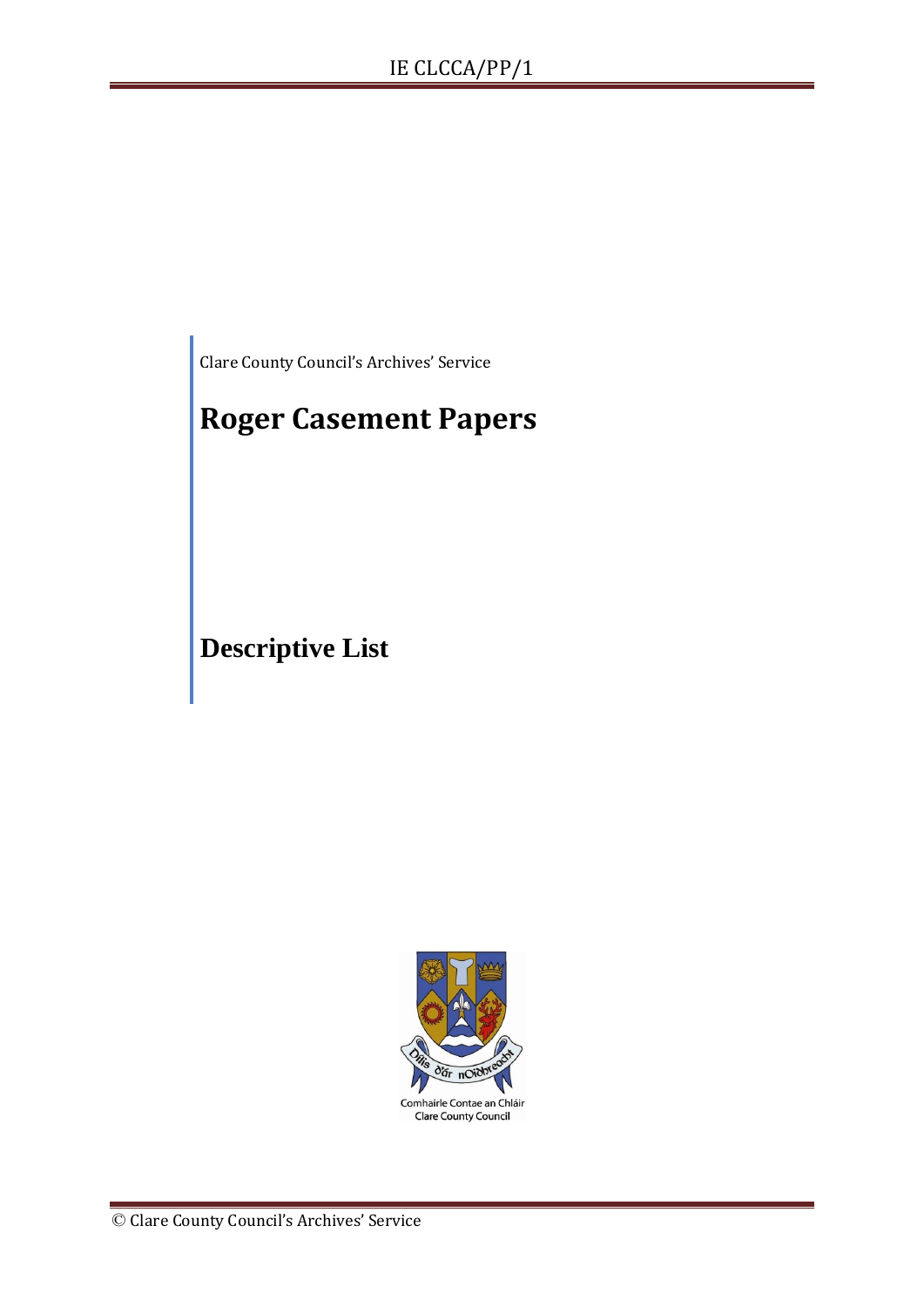| <b>Contents</b> |  |
|-----------------|--|
|                 |  |
|                 |  |
|                 |  |
|                 |  |
|                 |  |
|                 |  |
|                 |  |
|                 |  |
|                 |  |
|                 |  |
|                 |  |
|                 |  |
|                 |  |
|                 |  |
|                 |  |
| $\mathbf{I}$ .  |  |
| II.             |  |
| III.            |  |
|                 |  |
|                 |  |
|                 |  |
|                 |  |
|                 |  |
|                 |  |
|                 |  |
|                 |  |
|                 |  |
|                 |  |
|                 |  |
|                 |  |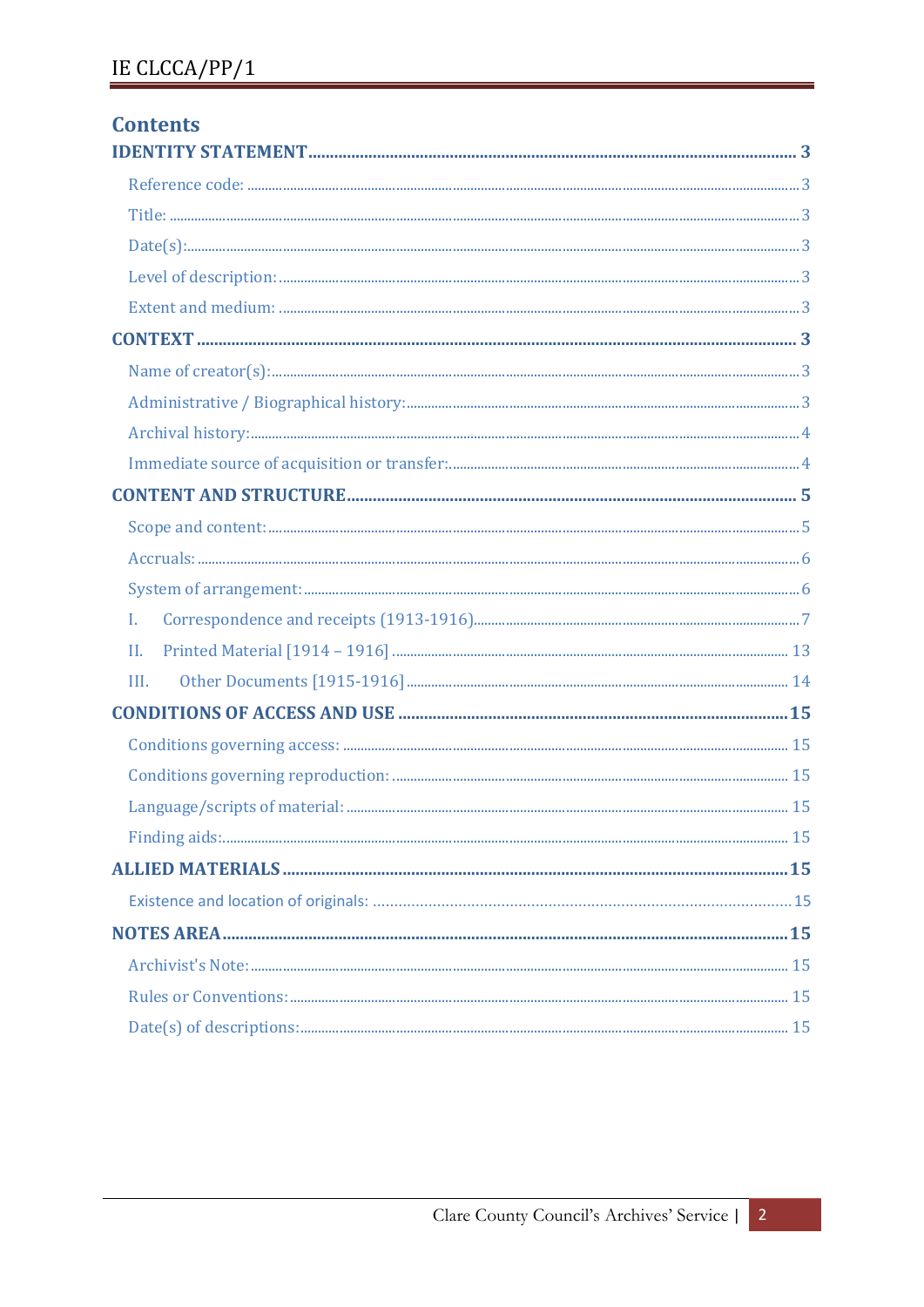## <span id="page-2-0"></span>**IDENTITY STATEMENT**

<span id="page-2-1"></span>**Reference code:**  IE CLCCA/PP/1

<span id="page-2-2"></span>**Title:** Roger Casement Papers

<span id="page-2-3"></span>**Date(s):**  1913-1916

<span id="page-2-4"></span>**Level of description:** Item

<span id="page-2-5"></span>**Extent and medium:**  1 box

## <span id="page-2-6"></span>**CONTEXT**

<span id="page-2-7"></span>**Name of creator(s):** Ignatius Houlihan

## <span id="page-2-8"></span>**Administrative / Biographical history:**

Roger Casement was born in Dublin on 1 September 1864, the son of a Protestant father, also Roger Casement (1819-1877), and a Catholic mother, Anne Casement (née Jephson, 1834-1873). Casement's mother passed away during childbirth when Casement was aged just nine years, followed by his father four years later, leaving behind four children, Casement, his sister Agnes and two brothers Tom and Charles. The children were taken in by their Uncle John in Antrim and Casement attended Ballymena High School. On leaving school, Casement was employed by the Elder Dempster Shipping Company in Liverpool until 1883 when he experienced his first taste of Africa, working as a purser on board an African trading vessel. Casement secured other positions in Africa during the 1880s and in 1892, was recruited by the British Foreign Office to serve in the Oil Rivers Protectorate at Old Calabar. Casement's consular work took him to Mozambique, Angola, the Congo Free State and Brazil, and he gained international respect for his reports exposing the atrocities inflicted on native workers in the Congo and the Amazon, by European traders. Casement's humanitarian work was rewarded in 1911 with a knighthood. He resigned from the Foreign Office in 1913 due to ill health and returned home to Ireland.<sup>1</sup>

With his arrival in Ireland, Casement turned his attention towards matters closer to home, renewing friendships with nationalists and considering the issue of Irish independence. A man of strong nationalist sympathies, Casement helped to form the Irish Volunteers in 1913. The following year, Casement travelled to New York to deliver lectures and collect funds for the new organisation. With the outbreak of the First World War in August 1914, Casement saw the need to keep the Irish out of the war and to get assistance from Germany and the United States to provide arms for the Irish Volunteers in preparation for the fight for independence.<sup>2</sup> By late September, Casement was in talks with the German military about the formation of an Irish Brigade made up of Irish prisoners of war held in German war camps. Casement left the United States in October and began his journey to

**<sup>.</sup>** <sup>1</sup> Mitchell, A., *Casement,* 2003, pp. 9-16.

<sup>2</sup> Gwynn, D., *The Life and Death of Roger Casement, 1934,* p. 11.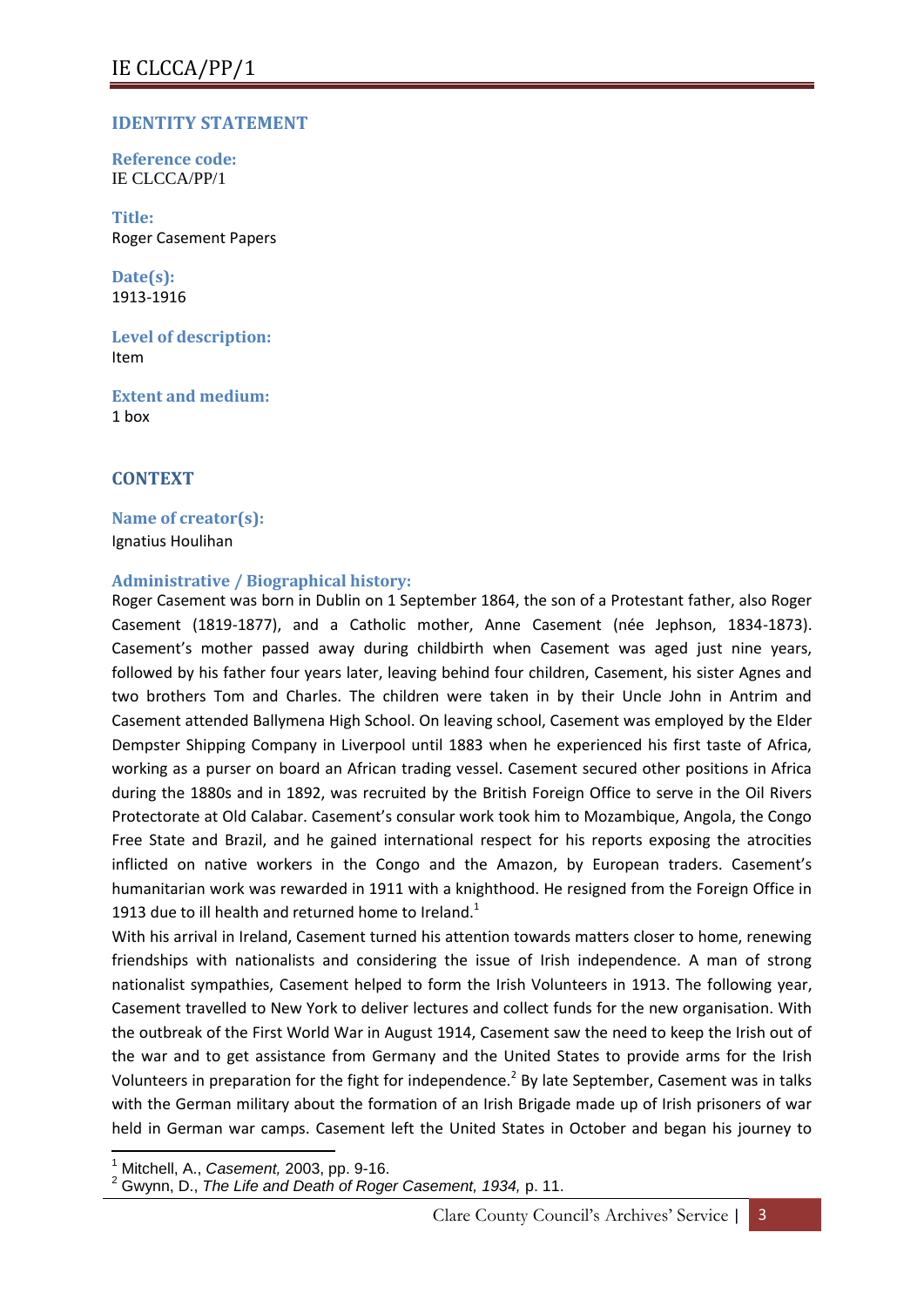Berlin, Germany. His mission was supported financially by a sum of \$3000 in gold, provided by Clan na Gael.<sup>3</sup> Casement travelled under the name 'James Landy' to Christiania, Norway, steering clear of British warships, and reached Berlin on 31 October 1914. He was accompanied by Richard Meyer, a representative of the German Foreign Office, and Adler Christensen, a Norwegian sailor <sup>4</sup> who was to become his servant and travelling companion.

As Casement engaged in discussions with the German Foreign Office, he began to put his plans in place for an Irish Brigade, assembling Irishmen from different prison camps at Limburg, a special camp in the Lahn Valley. Casement recognised the need for priests to provide for the spiritual care of the prisoners, requesting an Irish priest if possible. Three priests were located, Father John Thomas Crotty, a Dominican, Father John Thomas Nicholson from Philadelphia, and Father Canice O'Gorman who came through Clan na Gael. It was Father Crotty who was to become an invaluable source of help and support for Casement.

Casement began to call for volunteers from the Irish prisoners of war to join an Irish Brigade and fight for Irish independence; however, the results were not positive, and often hostile. Casement was also concerned with locating more suitable military officers and even turned to the United States in his quest, however, only one man got through, Robert Monteith. Relations between Casement and the men continued to deteriorate in 1915. His relationship with the German Foreign Office was also considerably cooler as Casement's efforts to build an Irish combat unit yielded little results. Casement realized that the Germans had little interest in Ireland or her liberation.<sup>5</sup>

By 1916, it was clear that the Germans were only willing to send a small consignment of arms to Ireland as a feeble gesture to keep their Irish-American friends happy, and to perhaps cause a military diversion. Only one ship, the *Aud,* would be sent to Tralee, carrying a cargo of 20,000 rifles captured from the enemy instead of the requested 100,000. Casement became increasingly concerned about the prospect of an armed rising without sufficient military cover. Greatly opposed to the plan, Casement now focused on how to reach Ireland before the rising scheduled to take place on Easter Sunday to call off the rebellion. Casement eventually persuaded the Germans to allow him to travel to Ireland by submarine prior to the sailing of the *Aud* and the planned rising. The U-19 carrying Casement, Monteith and Irish Brigadier, Daniel Bailey, arrived at Tralee Bay on 21 April 1916.<sup>6</sup> Roger Casement was captured and subsequently sentenced to death by the British authorities. He was executed in Pentonville prison on 3 August 1916.

## <span id="page-3-0"></span>**Archival history:**

The papers were donated by Ignatius M. Houlihan to Clare County Council in 1969.

<span id="page-3-1"></span>**Immediate source of acquisition or transfer:**

Clare Local Studies Library 2003.

 $\overline{\phantom{a}}$ 

<sup>3</sup> Mitchell, A., *Ibid*, p. 97.

<sup>4</sup> Doerries, R.R., *Prelude to the Easter Rising – Sir Roger Casement in Imperial Germany,* 2000, p. 7.

<sup>&</sup>lt;sup>5</sup> Doerries, R.R., *Ibid,* pp. 11-12.

*Ibid,* pp. 17-24.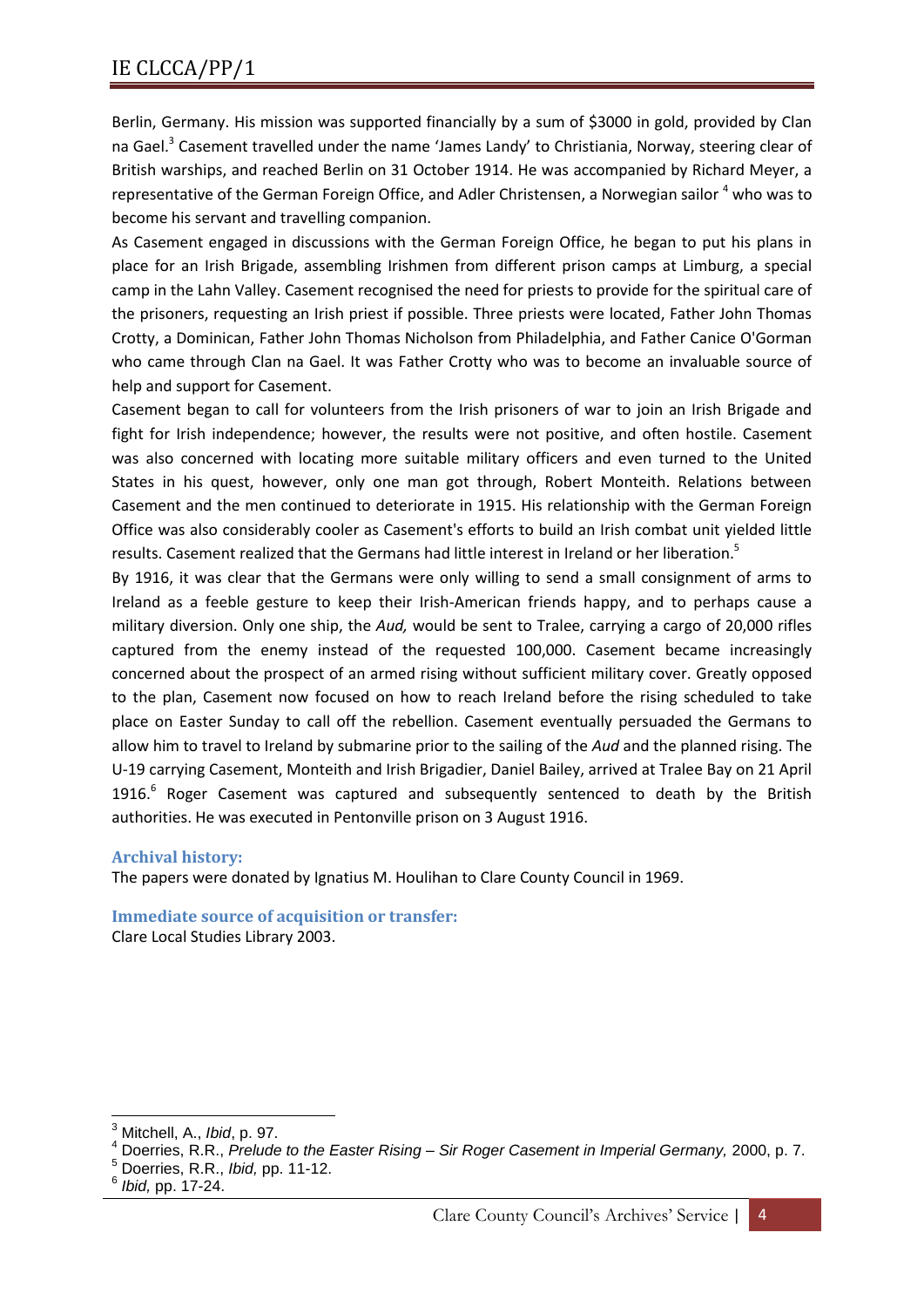## <span id="page-4-0"></span>**CONTENT AND STRUCTURE**

## <span id="page-4-1"></span>**Scope and content:**

The Roger Casement papers were deposited in Clare County Library by the late Ignatius M. Houlihan, Solicitor, Ennis, in 1969. Houlihan had received a gift of the papers by a member of one of the noble families in Europe. This collection was finally transferred to Clare County Archives in October 2003. Divided into three sections, the collection has been arranged according to document type. The documents are then arranged chronologically within each section. Section One addresses correspondence and receipts (1913-1916) and forms one of the most interesting parts of the collection. It includes correspondence mostly between Casement and an old German friend from his days in Africa, Count Gebhard Blücher. Blücher was the great-great-grandson of Marshal Blücher, saviour of the British at Waterloo, and heir to a better title and considerable landholdings in Germany. His wife, Evelyn Stapleton-Bretherton, came from an old Lancashire family in England. The couple lived in England until the war when they had to return to Germany. Countess Blücher later published her memoirs entitled 'An English Wife in Berlin' referring to meetings with Casement during more troubled times<sup>7</sup>. Casement relied on Blücher for support and also for his connections with many leading German diplomats.

The correspondence reveals Casement's feelings on the war, as he notes in a letter to Blücher 'The only cheering thing is that the Irish are not enlisting. That is killed anyhow - & the 200,000 men they had expected from Ireland to cut the German throat will not come up to the knife' (12 January 1914). The collection also reflects Casement's passionate dislike of British Ambassador in Norway, Mansfeldt Findlay. Casement was determined to reveal that Findlay had attempted to bribe his Norwegian companion, Christensen, to hand over Casement for the sum of £10,000, even supplying him with a receipt. Casement states '…even with the evidence already in my possession…I could make out a case against the Br. Govt. that would gravely impair its moral prestige in English-speaking communities', referring to the British Government as a 'conspiracy of criminals' (3 December 1914). A number of letters in the collection address the subject of Father Crotty including letters between Casement and Count Georg von Wedel, Chief of the English Department in the German Foreign Office, Richard Meyer, also of the German Foreign Office, and Countess Blücher. These documents refer to issues such as funding, securing a permit to visit prisoners, finding a place of worship, and the prospect of leaving Germany. Two letters from Crotty to Casement are included in the collection. In addition, an extract from one of Crotty's letters copied in Casement's own hand, is of particular interest, providing an insight into the relationship between the Dominican priest and the Irish prisoners of war. It states '…I should regret leaving the poor boys who assure me that Germany could do them any greater injury than to deprive them of my ministrations. They would live on bread and water and work night and day if I should be left with them to the end. The poor fellows cried like children when I announced to them the news of my recall…' (4 February 1916).

Possibly one of the most intriguing documents in this body of material, however, is a letter from Casement to Countess Blücher, which addresses the subject of keeping a diary, 'You know the charm of a diary is its simplicity. Its reality and the sense of daily life it conveys to the reader depends not on style, but on truth and sincerity. It should tell of things - but still more of the writer and his (or her) outlook on those things…I kept one for the first three months or so of my stay in this country, & then I gave it up because I became too personal! I found myself writing things best left unwritten -

**<sup>.</sup>** <sup>7</sup> Reid, B.L., *The Lives of Roger Casement,* 1976, pp. 236, 337.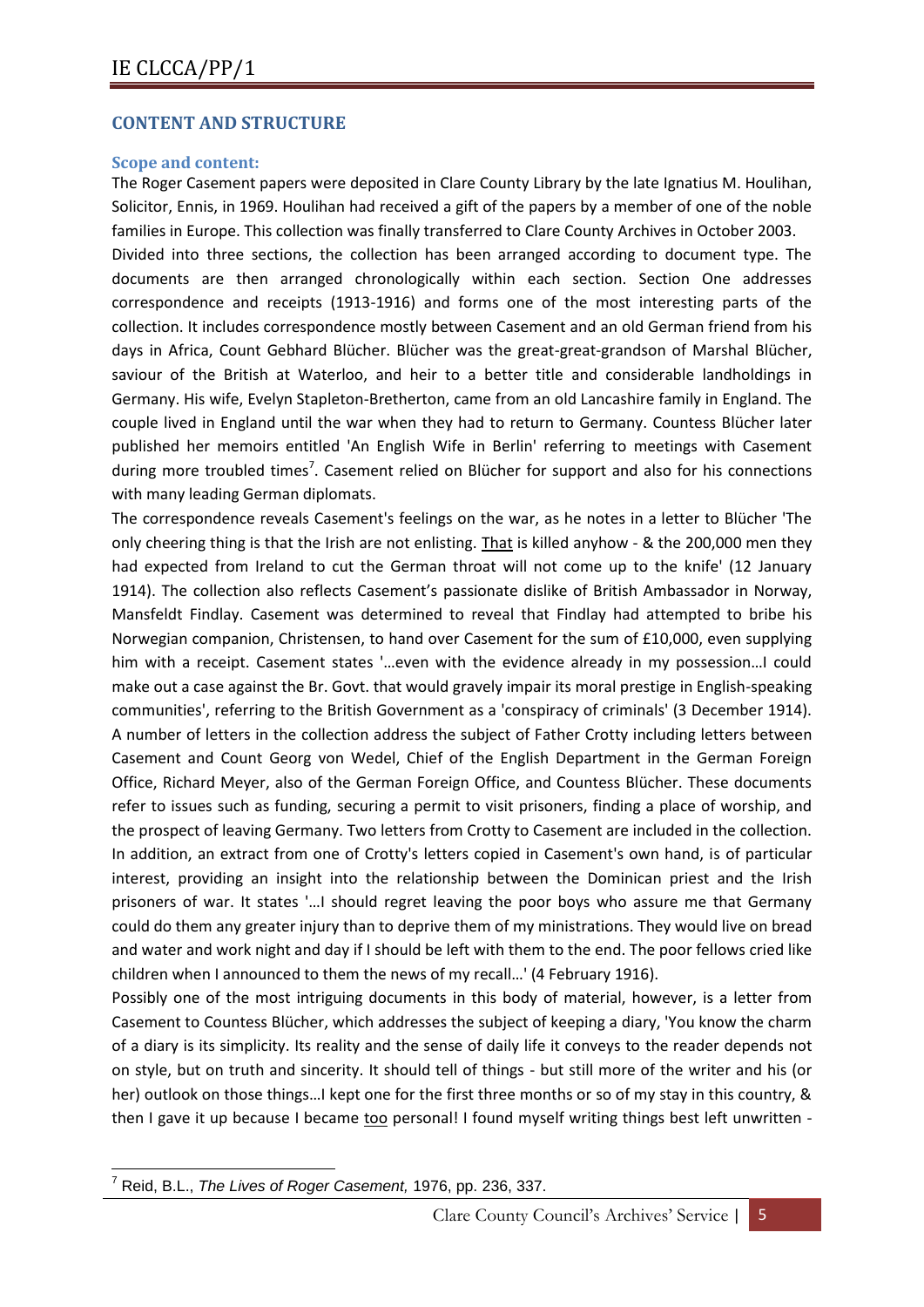even unthought - & since I could not tell the truth, even to myself, I dropped the [pen] - a year ago!' (1 February 1916).

Section Two of the collection focuses on printed material [1914-1916], and includes one of Casement's printed pamphlets entitled 'Ireland, Germany and Freedom of the Seas', a printed leaflet advertising a lecture by Dr. Chatterton-Hill, and two newspaper clippings. The third section contains other documents [1915-1916] including one of Casement's essays entitled' A PACIFIC BLOCKADE' which was published in the *Continental Times* as 'War Depression - A Pacific Blockade' on 13 December 1915 under the pseudonym 'Diplomaticus'. In addition, there is a typescript document on Casement, and a note containing the name and address of Count Blücher.

The Roger Casement Papers document one of the most exciting periods in Irish history, the period leading up to the 1916 Rising and Ireland's claim to political independence. The collection provides us with a glimpse of the Irish-German background of the Easter Rising. The letters date from Casement's arrival in Germany in 1914 to the very month he leaves Germany in 1916 on the U-19 bound for Ireland. The documents address a range of different subjects including the enlisting of Irishmen in the First World War, the appointment of an envoy from England to the Vatican, the Findlay affair, the work of Father Crotty in German prison camps, writing articles for the press, keeping a diary, and the desire for peace. Casement's concern for the spiritual welfare of Irish prisoners of war in Germany is reflected very clearly in this part of the collection, as is his contempt for the British Government and his desire to see it undermined. In addition, moments of loneliness and paranoia are expressed, as Casement became increasingly isolated from Irish nationalists and the German Foreign Office. His deteriorating health is also referred to. What comes across particularly strongly, however, is Casement's inextinguishable passion and drive for the cause of Irish independence, reflected also in his writings from the period. Casement continues to be one of Irish history's most enigmatic figures.

<span id="page-5-0"></span>**Accruals:**  None expected

<span id="page-5-1"></span>**System of arrangement:** Chronological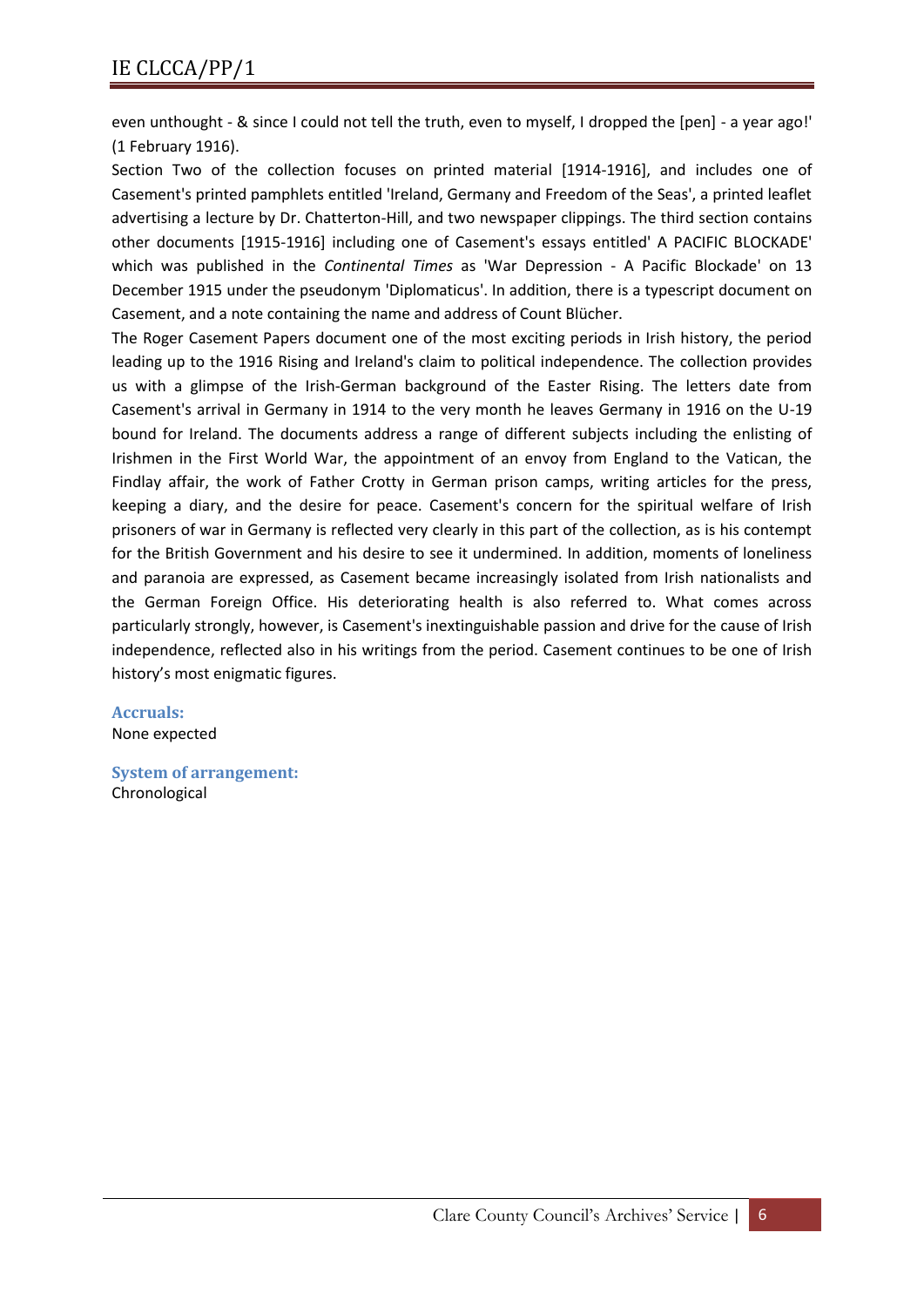## <span id="page-6-0"></span>**I. Correspondence and receipts (1913-1916)**

- 1. 14 November 1913(incorrectly dated by Casement) Letter from [Whiptin N. Haywood], Junior United Services Club, London, to Count Gebhard Blücher on the subject of iron deposits.
- 2. 12 January 1914 Letter from Casement (signed Roddie), [Nassauer Hof, Limburg], to Count Blücher referring to the health of the Countess' brother, his own health, the weather, his plans to travel to Vienna, and affairs at home in Ireland, stating 'The only cheering thing is that the Irish are not enlisting. That is killed any how - & the 200,000 men they expected from Ireland to cut the German throat will not come up to the knife. They admit too, I see, that it is due to the "seditious" propaganda of the extremists.'
- 3. 23 November 1914 Letter from Count Botho von Wedel, Auswärtiges Amt to [Count Blücher] in German, stating that Casement is in the Continental Hotel under the name Mr. Hammond.
- 4. 25 November 1914 Letter from Casement to Count Blücher referring to his appeal to the Irish people noting 'My advice is being acted on in Ireland - & that is why they are prosecuting the patriotic papers.' Also refers to telegram in Italian paper *Corriere Della Sera* regarding the subject of appointing an envoy from England to the Vatican, stating 'This is fine - they may send the Duke of Norfolk! Anyhow, it shows how the wind is blowing in Ireland and that they now (as in Parnell's time) want to get the Pope on the side of British tyranny in Ireland - & to suppress the later nationalists as they tried to get an earlier Pope to suppress the 1880-81 nationalists…Do you know many influential Catholics at Rome? I shall need their help on [the] side of Ireland - and peace.'
- 5. 27 November 1914 Letter from Casement, Continental Hotel, Berlin, to Countess Blücher referring to the enclosure of the declaration of the German government about Ireland, and Casement's appeal to the Irish to stay at home, stating 'the parts in italics are quotations from Mr Redmond's recruiting appeal when he wanted the Irish boys to go out and get killed in Belgium or kill [these] German boys. I think the Irish are following my advice rather than Redmond's.'

2pp

6. 3 December 1914

(see PP/1/7) Letter from Casement, Frankfurt, to Count Blücher referring to the importance of public opinion, his feelings regarding Mansfeldt Findlay, British Minister in Norway, and states 'In fact, I go so far as to say that even with the evidence already in my possession, did I get no fresh, I could make out a case against the Br.Govt. that would gravely impair its moral prestige in English-speaking communities, and entirely convince a great number of Irishmen in Ireland and pro-Irish & pro-German opinion in U.S.A.', and refers to the British government as being a 'conspiracy of criminals'. In addition, Casement refers to Adler Christensen, his 'faithful "ruffian"'.

5pp.

2pp.

4pp.

3pp.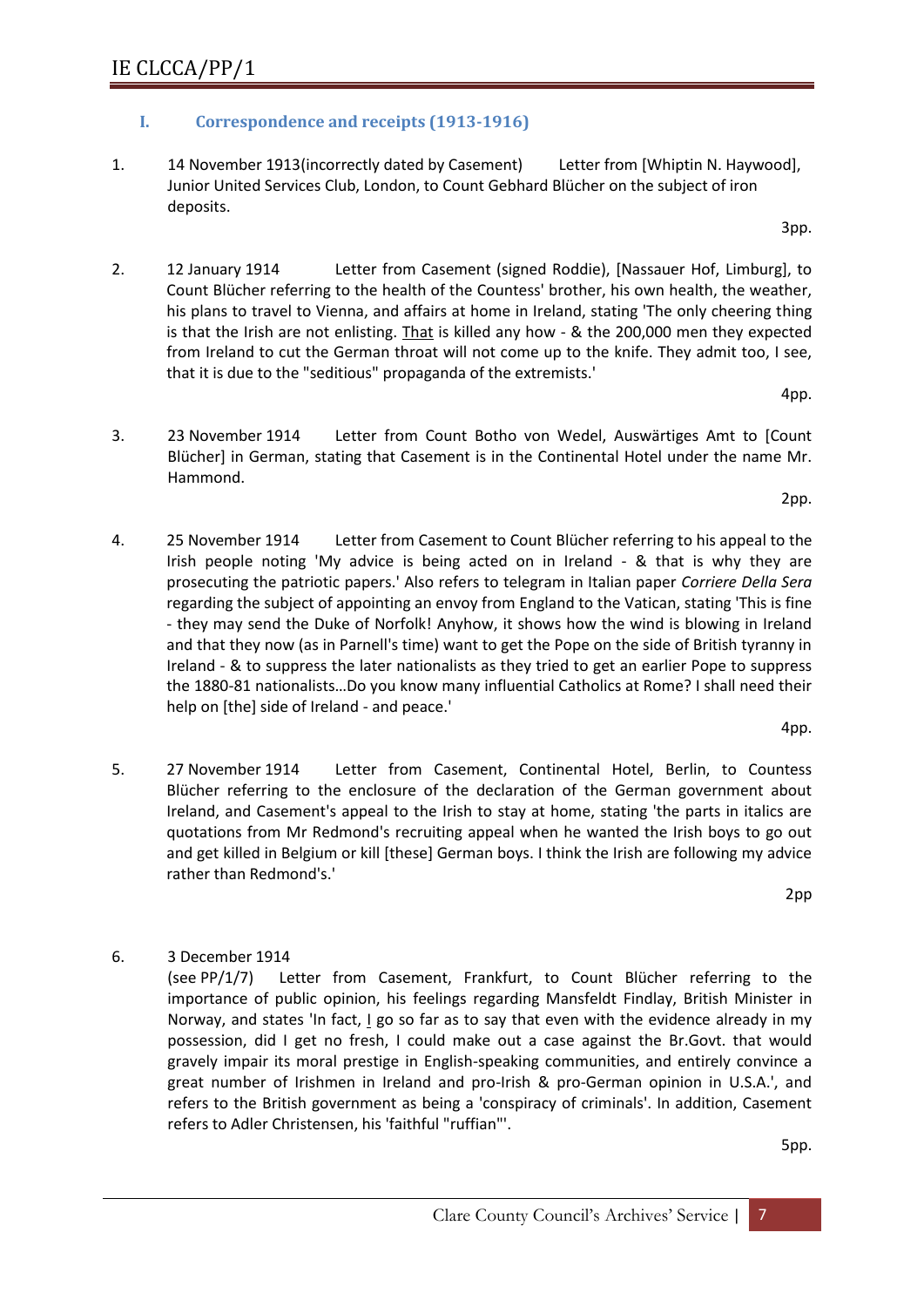- 7. n.d. (see PP/1/6) Typescript copy of extract from a letter to Count Blücher from Casement. Contains some handwritten amendments.
- 8. 5 December 1914 Letter in German from Georg von Wedel, Chief of the English Department in German Foreign Office, to Count [Blücher], referring to Casement and an article in *Spectator.*
- 9. 14 December 1914 Typescript letter in German from [Erzberger, leader of Catholic Centre Party in the Reichstag], Hotel Esplanade, Budapesterstrasse 132, Berlin, to [Count Blücher], in German, regarding the organisation of a meeting, and the Irish clergyman, [Father Crotty].
- 10. 4 January 1915 Typescript letter in German to Mr. Erzberger, referring to Father Crotty, a very worthy clergyman.
- 11. 19 January 1915 Letter from Casement, Limburg, to Count Blücher referring to hotel arrangements in Berlin, the weather, and developments in the war, stating 'The French are getting it "in the neck." The Turks were fools (as I said at the outset) to go to the Caucasus. They should have simply held their frontier there…'
- 12. 31 January 1915 Letter from Casement to Count Blücher regarding the inclusion of a letter in the Berlin press translated with 'a photo of F's "guarantee" ...' and referring to the British parliament, he states 'If the Enemy has got any inkling of the step I am taking then they surely forestall me by a public pronouncement in Parliament declaring me a traitor…I feel that the Enemy I am thus openly attacking is indeed the King of Beasts & has sharp claws - but I must go into the Lion's Den openly & boldly to make good my case…' Casement concludes 'They will possibly try …to get the Norwegian Govt. to give me up to them on some [trumped] up charge, faked for the purpose - Anyhow adieu & may it be au revoir…'
- 4pp. 13. 2 February 1915 Letter from Casement to Count Blücher stating that stating that he is lying low and requesting a lady typist.
- 14. 29 [March] 1915 Letter from Casement, Berlin, to Count Blücher referring to his stay with the Baroness von Nordenflycht and arranging to meet.
- 15. 5 November 1915 Letter from Casement, Christliches Hotel, Berlin, to Count Blücher, referring to his article printed with 'all of the usual printers' errors and omissions in the English text as published.'

16. 9 December 1915 Receipt acknowledging the payment of 200 marks to Casement by Count Blücher for four articles written at Blücher's request, and documenting the transfer of

2pp.

2pp.

1p.

1p.

4pp.

2pp.

3pp.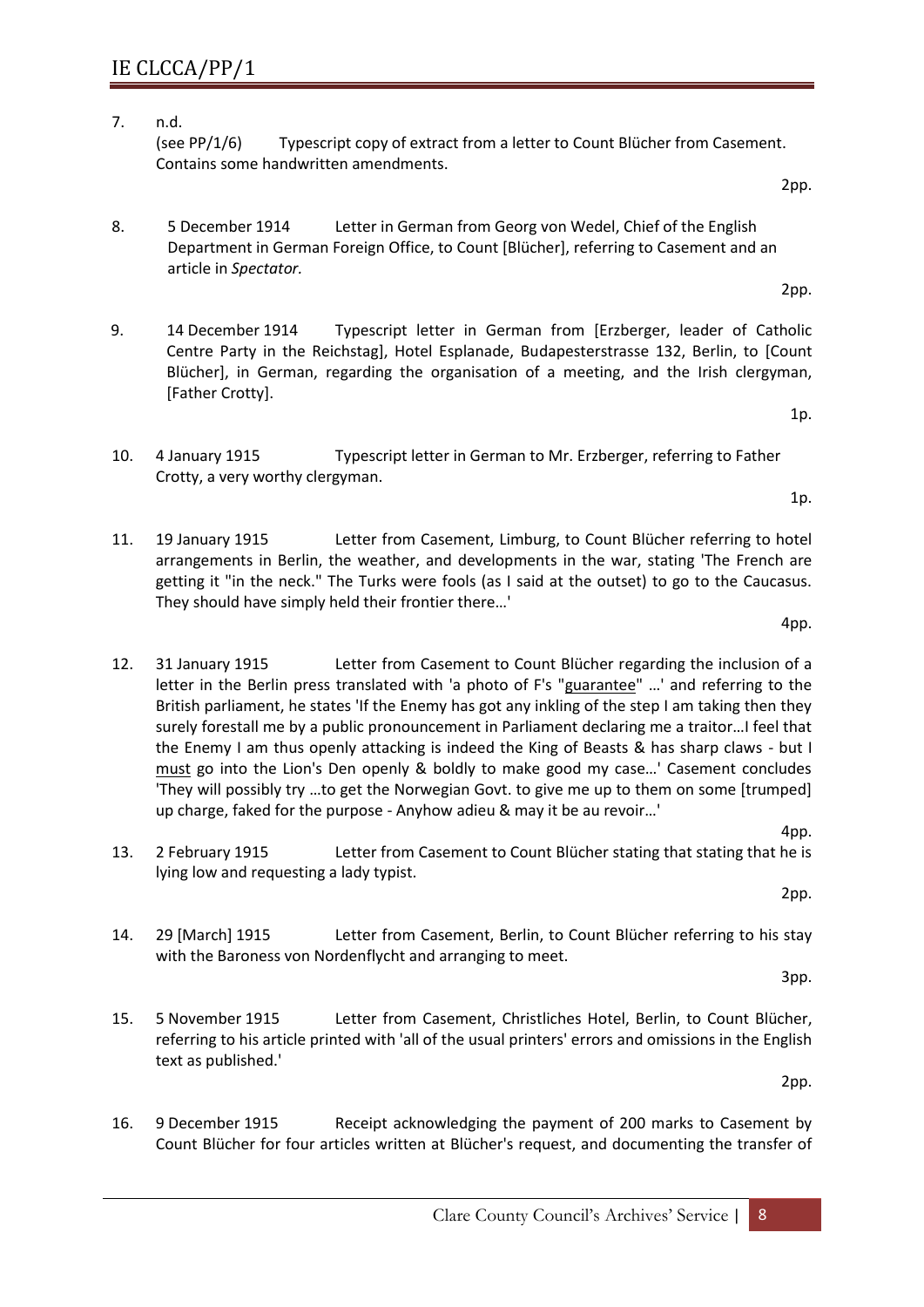23. 13 January 1916 Letter from Casement, Hotel zum Goldenen Lowen,to Count Blücher, Berlin, stating that he has asked Father Crotty to call on the Count whilst in Berlin.

wishes and what is undoubtedly in the interest of Germany.'

1p.

3pp.

22. 9 January 1916 Letter from Casement, Hotel zum Goldenen Lowen, to Countess Blücher referring to the enclosure of a letter from Father Crotty to be given to Count Blücher, stating 'I hope G. will succeed in getting the matter settled in accordance with Father C's

21. 4 January 1916 Letter from Casement to Blücher from Fossen, repeating the request to keep his name out of the Father Crotty affair, confirming that the money issue has been settled and acknowledging the remaining matter relating to a permit for Crotty to visit his

4pp. 20. 2 January 1916 Letter from Casement, Hotel zum Goldenen Lowen, to Blücher requesting that he does not mention his name in the matter of Father Crotty, and referring to the priest's requests, stating 'The pretence set up is that Fr. Crotty is a "Redmondite" - but that is absolutely false to begin with…' In addition, addresses other matters including the settling of bills, passing the time and travel plans.

various German camps, and that a suitable place of worship be given.

- military authorities.' Some lines are underlined in pencil. 4pp. 19. 23 December 1915 Letter from Father J.T. Crotty, Limburg, Mission House, to Casement, Fossen, referring to various publications, and to the matter of his mission in Germany with Irish Prisoners of War and its coverage in the press. Also requests that Casement proposes to Count von Wedel or the [Kriefsministerium] that all Irish Catholic Prisoners of War be brought
- 2pp. 18. 22 December 1915 Letter to Casement from Richard Meyer, Auswärtiges Amt referring to the forwarding of letters by Casement for transmittance to America, and payment of expenses by Foreign Office for any expenses incurred by Father Crotty in Limburg. In addition,

refers to problems in securing a permit for Crotty acknowledging 'some difficulties from the

to one camp, that permission be granted for Crotty to visit his fellow countrymen in the

- 17. 16 December 1915 Draft of letter from Casement, Fossen, to Count Georg von Wedel, Auswärtiges Amt, Berlin, on the matter of Father Crotty, which includes extracts from recent letters received from the priest, and refers to visiting prisoners of war and funding. Some lines are crossed out.
- 2pp.

Crotty finds useful in his mission to the Irish soldiers in Germany…'

these funds to Father T.J. Crotty, OP, at the Missionhaus, Limburg, 'to be expended as Father

IE CLCCA/PP/1

flock.

8pp.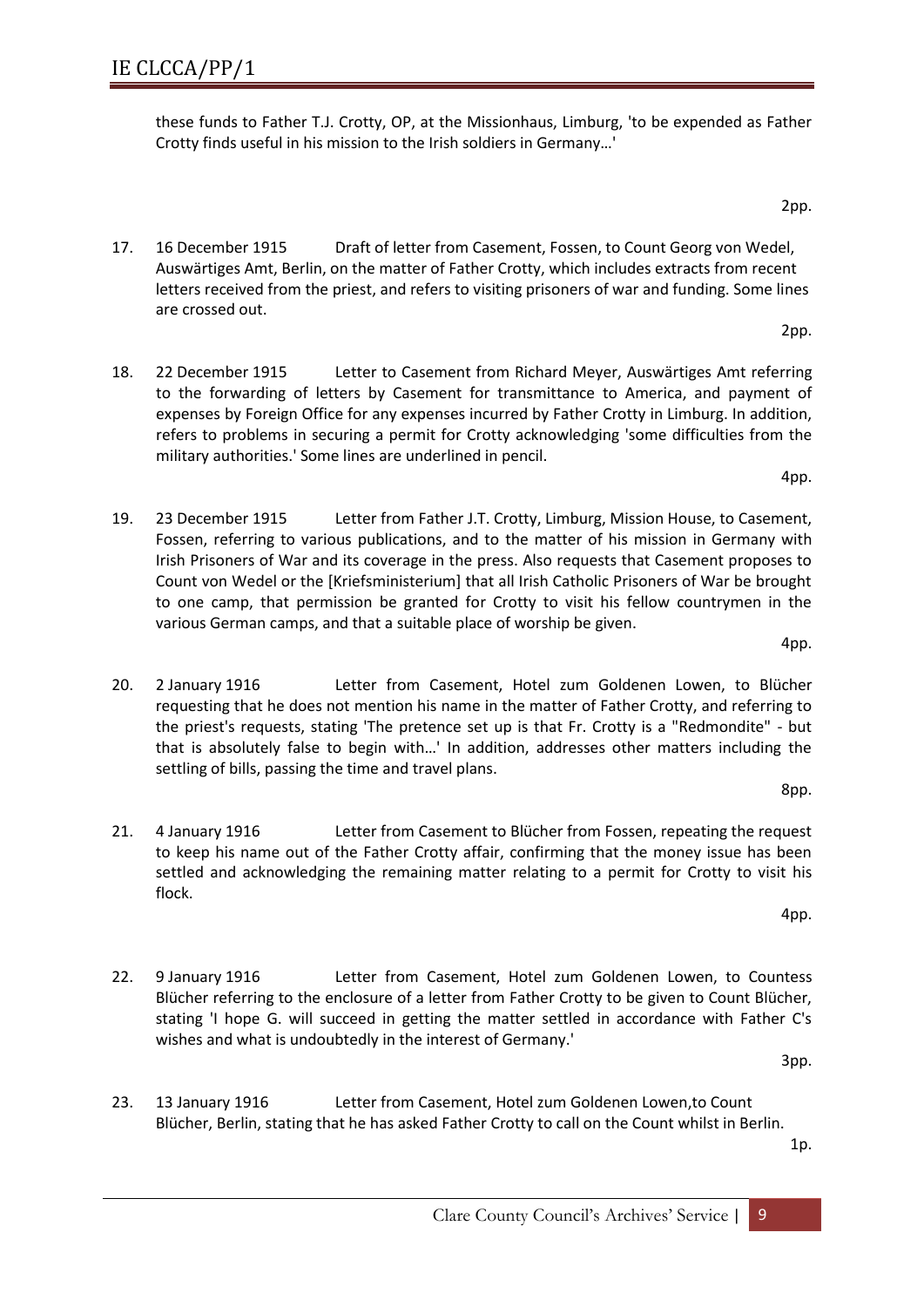- 24. 26 January 1916 Letter from Casement, carer of Dr. Rudolf V. Hoesselin, Kuranstalt, Neuwittelsbach, München, to Blücher referring to his ill health and the publication of his articles in the German and French press. Casement opens the letter by stating 'I am forced to lie up for a long spell I fear owing to a complete breakdown - In my lonliness I think of still doing what I can to help.'
- 25. 1 February 1916 Letter from Casement, Kuranstalt, following Neuwittelsbach, Munich, to Countess Blücher, stating the about Father Crotty, 'I am so sorry about Father Crotty - it is a great pity and I feel much for him - and for the poor men he will leave behind now without a friend.' On the subject of keeping a diary he notes 'You know the charm of a diary is its simplicity. Its reality and the sense of daily life it conveys to the reader depends not on style, but on truth and sincerity. It should tell of things - but still more of the writer and his (or her) outlook on those things...I kept one for the first three months or so of my stay in this country, & then I gave it up because I became too personal! I found myself writing things best left unwritten - even unthought - & since I could not tell the truth, even to myself, I dropped the [pen] - a year ago!'
- 26. 1 February 1916 Letter from Casement, Kuranstalt, Neuwittelsbach,Roman Strasse, München, to Count Blücher, referring to an article he sent the Count on Ireland for Peace, and also noting his poor health.
- 27. 3 February 1916 Letter from Casement, Kuranstalt, Neuwittelsbach,München, to Count Blücher, referring to an article to be typed up, the release of Chatterton Hill, material requested by the Count.
- 28. 4 February 1916 Extract from a letter by Reverand T.J. Crotty, O.P.,Limburg, copied in Casement's handwriting, referring to Crotty's return to Rome, his intention to request that the authorities reconsider their decision, travel arrangements, the response of Irish prisoners to the news and his concerns regarding safe access to other countries. On the matter of leaving he notes that he has many enemies and states 'I must, however, say that I should regret leaving the poor boys who assure me that Germany could do them any greater injury than to deprive them of my ministrations. They would live on bread and water and work night and day if I should be left with them to the end. The poor fellows cried like children when I announced to them the news of my recall…' In addition, Crotty's fears about his movements after Germany are expressed 'You are aware of the feelings my coming here excited in the minds of the people in England, and…you know of the letter which was published in the Press concerning my mission to an enemies country and of the warning of the writer to the authorities to look upon my action as treasonable, and of regarding me as a traitor.'

2pp.

29. 7 February 1916 Typescript letter from Father John Thomas Crotty, Missionshaus, Limburg, to Countess [Blücher], reporting that he has secured a special hall as a place of worship for the Irish prisoners from the Commandant of the Lager, and that the government no longer requests his departure from Germany.

1p.

2pp.

2pp.

4pp.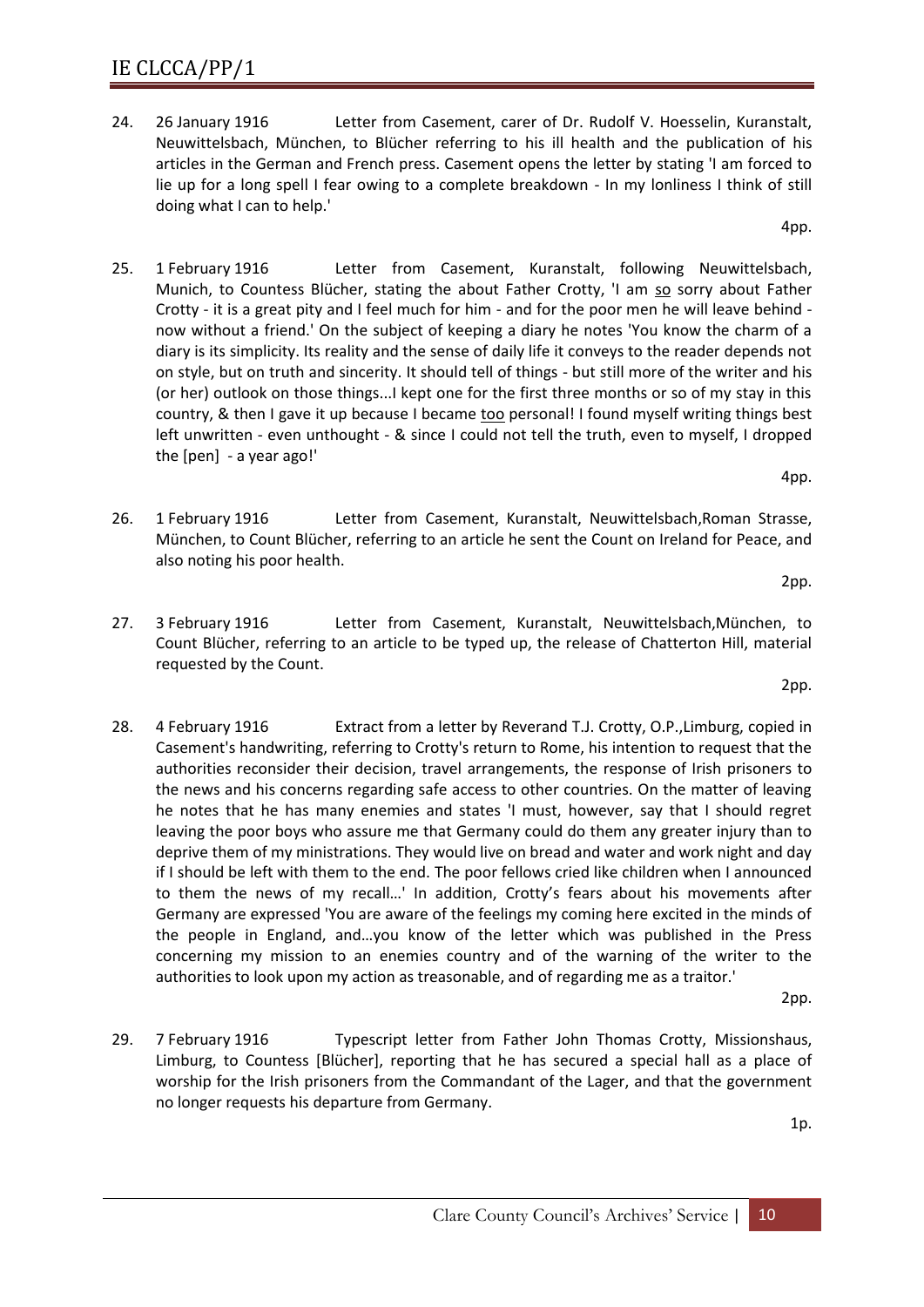- 30. 9 February 1916 Letter from Casement, Munich, to Count Blücher, referring to his improving health, his feelings on the War, returning his typed material, and the question of a portrait by Fraulein [Bercthold]. On the subject of war, he states 'The only thing I really want is peace - peace all round. I am sick to death of all the rest - the hopeless folly of the whole thing - the organised madness - the scientific insanity - called "war" - "victory" - "glory" - how vain and hopeless it is.'
- 31. 9 February 1916 Letter from Casement to Count Blücher, on the Subject of Father Crotty and the question of his Departure from Germany, stating 'In May last they (the military) were "down" on Fr C because he wd not be a recruiting sergeant for my Irish Brigade - He could not be. That wd. have been a very wrongful thing for him to attempt & against his orders from the Pope. Then, because he would not do that, the military men said he was "no use" & they wanted to get him packed off.'
- 32. 15 February 1916 Letter from Casement, Munich, to Count Blücher,referring to a trip to Berlin, stating 'I got a letter last night urging me strongly to go…some alleged important business I can deal with it is said, only there.'
- 33. 1 March 1916 Letter from Casement, Neuwittelsbach, Munich, to Count Blücher, Wahlstatt, Hotel Esplanade, written in someone else's handwriting and marked with the word 'Dictated'. Refers to his health and helping the Count with his work.
- 34. 12 March 1916 Letter from Casement to Count Blücher apologizing for being unable to assist him in his good work since his return, referring to an article in the 'Times' and his health.
- 35. 4 April 1916 Letter from Casement to Count Blücher enclosing a receipt for fifty marks received by Casement from Blücher for the Irish Fund, received for article written by request. Notes that he is travelling to Fossen with Father Crotty.

36. 8 April 1916 Letter from Father Crotty O.P., Missionhaus, Limburg, to Count Blücher, referring to the proposed arrival of English Catholic soldiers to the camp, Casement's health, Crotty's journey back to Limburg and the subject of the war. Crotty states the following about the new additions to the camp 'Since my return I have heard that some few hundred English soldiers (all Catholics) are to come to this camp. Of course I shall look after them just as I do after my own countrymen although I came here for the Irish Prisoners only. A missionary has no choice of subjects.' Referring to the war, he says 'I sincerely trust we are near the end of this terrible war. We can hear the canon at Verdun - a distance of 250 kilometers. What a fearful slaughter must be taking place around the fortress!'

37. c.1916 Letter from Casement, Eden Hotel, Berlin, to Count Blücher referring to meeting arrangements and his health.

2pp.

2pp.

2 items

4pp.

2pp.

3pp.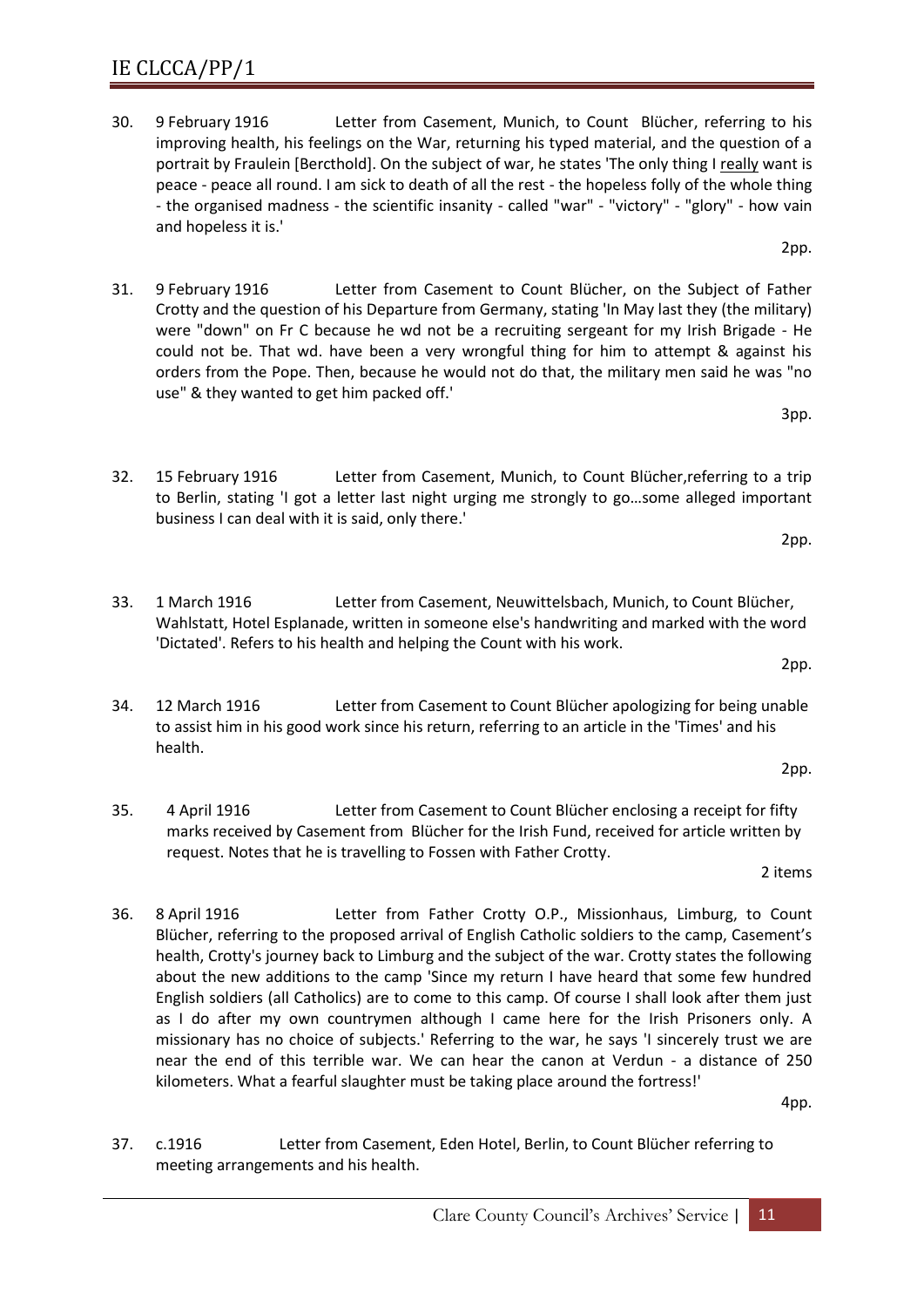- 38. c.1916 Letter from Casement, [Hospiz am Brandenburger], to Count Blücher, referring to calling to see him, having a wounded hand, an article in a Munich paper, and states 'Gaffney from Munich is here on his way to U.S.A…I hope he will be another nail in Wilson's coffin.'
- 39. c.1916 Letter from Casement to Count Blücher referring to arrangements to meet and getting advice on his 'plan'.
- 40. c.1916 Letter from Casement, Hotel Esplanade, Berlin, to Count Blücher, asking him to come to lunch, and referring to developments in Poland, stating 'The news from Poland is excellent - and if the victory is as great as is believed then it should do much to bring this damnable war within sight of an end.'
- 41. c.1916 Letter from Casement, Continental Hotel, Berlin, to [Count Blücher] referring to an article in the "Daily Mail" on the declaration of the German Government and states 'This is good! The news appeared on the chief page of the issue - they must be in a fury. They followed it promptly by suspending  $m<sub>Y</sub>$  Irish papers - as a military measure. They did not prosecute - that would have raised a scandal & given further proof to the world…'
- 42. c.1916 Letter signed M. referring to Frank and his companion who is an artist and French scholar.
- <span id="page-11-0"></span>43. c.1916 Letter signed M. from Guildford to [Gippy] referring to the arrival of Frank stating '…he says he feels the whole country (Germany) is friendly to us…'

2pp.

3pp.

3pp.

4pp.

4pp.

7pp.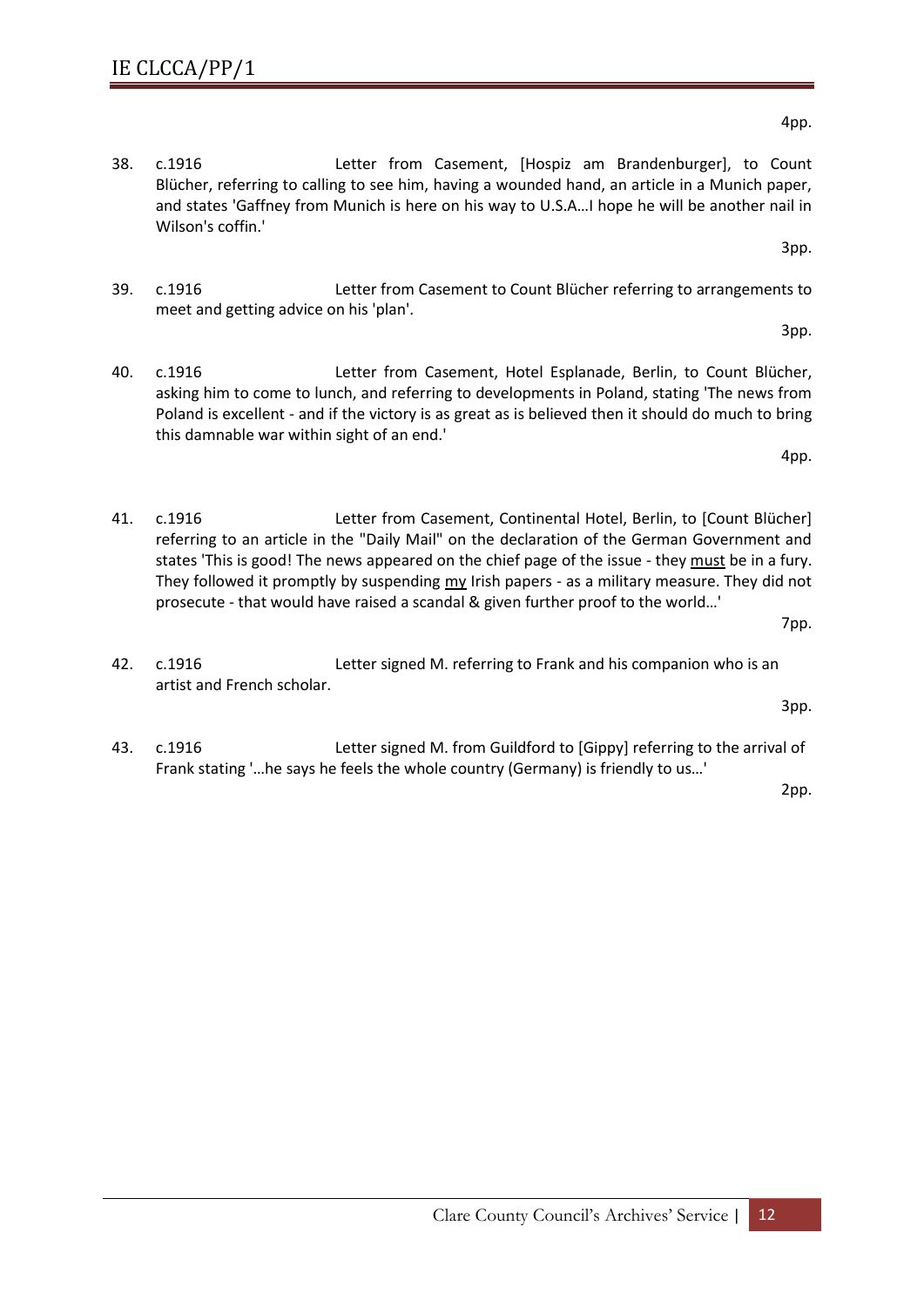## **II. Printed Material [1914 – 1916]**

44. [1914] Printed pamphlet by Casement entitled 'Ireland, Germany and Freedom of the Seas'. Contains enclosure which reads 'Presented by Mr. Ignatius Houlihan Solicitor Bindon St., Ennis 1970'.

2 items

45. 23 June 1916 Printed leaflet in German advertising a lecture by Dr. Chatterton-Hill on Friday 30 June at Bernburger Strasse 22-23, entitled 'Irland und seine Bedeutung im Weltkreig'.

1p.

46. [October 1914] Newspaper cutting entitled 'SIR ROGER CASEMENT'S VISIT TO BERLIN. "OFFER" BY KAISER'S GOVERNMENT.' The article begins 'For the past week *The Daily Mail,* in common with other British journals which have regular access to the columns of German newspapers…'

1p.

47. 2 August 1969 Newspaper cutting from *Clare Champion* entitled 'HISTORIC CASEMENT LETTERS PRESENTED TO LIBRARY' which begins 'Some fifty original letters to and from Sir Roger Casement during his stay in Germany from July 1914 to April 1916…'

1p.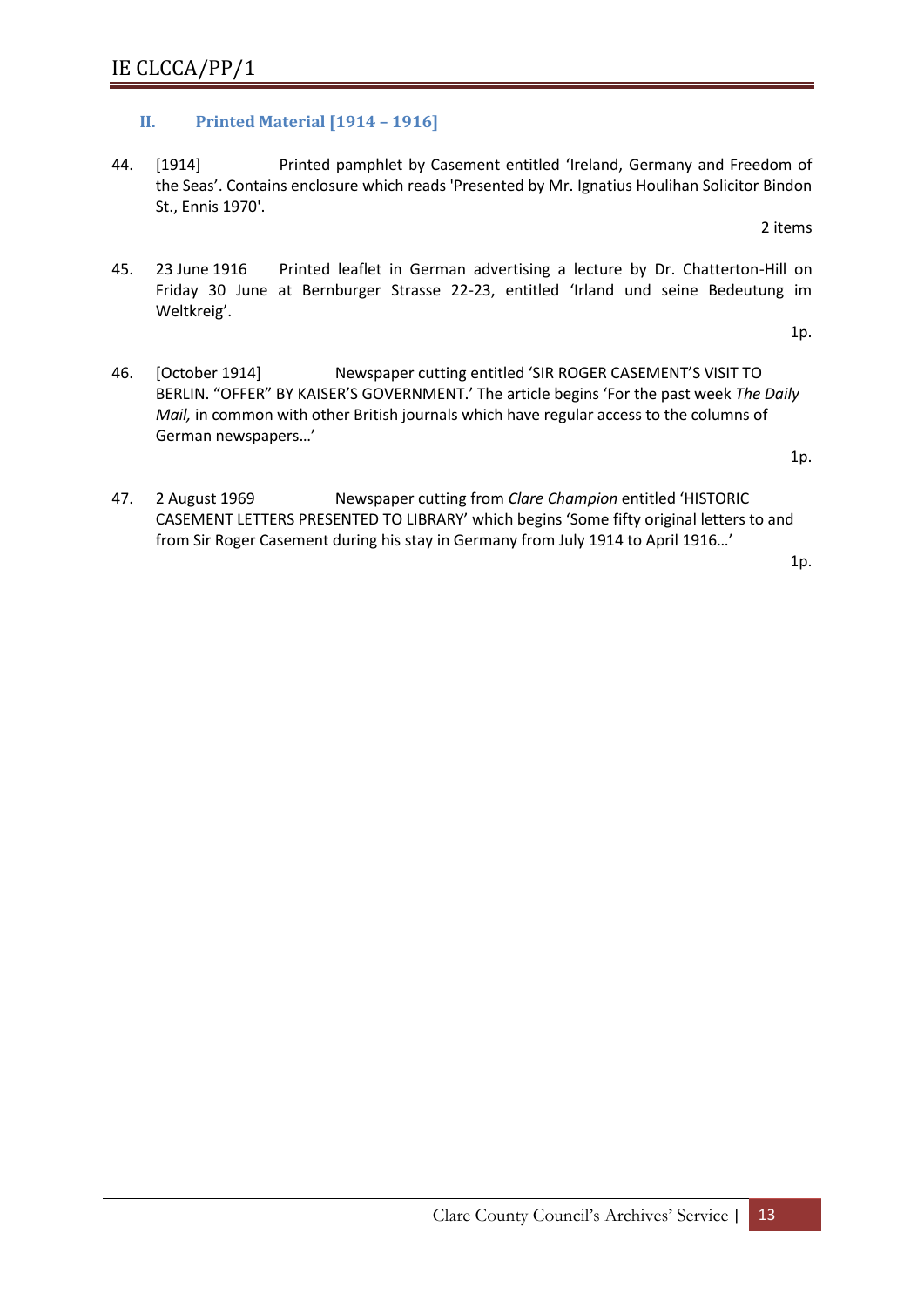## <span id="page-13-0"></span>**III. Other Documents [1915-1916]**

48. 27 November 1915 Typescript copy of an essay entitled 'A PACIFIC BLOCKADE' by Casement which begins 'A new disease appears to have been discovered in London', referring to 'war Depression', and the issue of the neutrality of Greece. Paginated and contains a handwritten note which reads 'Sir Roger Casement 27/11/15'.

3pp.

49. 29 April 1916 Typescript document in German regarding Roger Casement referring to his capture, outlining his career in the British Consulate in Central and South America between 1901 and 1913, his examination of the rubber industry and associated abuses, Mr. Morel of the Anti-Congo Society and the Union of Democratic Control, Casement's knighthood, the Putumayo Indians, Catholic Committee in England, Count Blücher, the nonconformist element in English religious life and the role of Dr. Harris, and the whereabouts of Count Blücher.

4pp.

50. n.d. Note containing the name and address of Count Blücher.

1p

<span id="page-13-1"></span>51. n.d. Folder which contained the collection of letters with a handwritten note in German on the cover which reads 'Briefwechsel mit Roger Casement'.

1 item